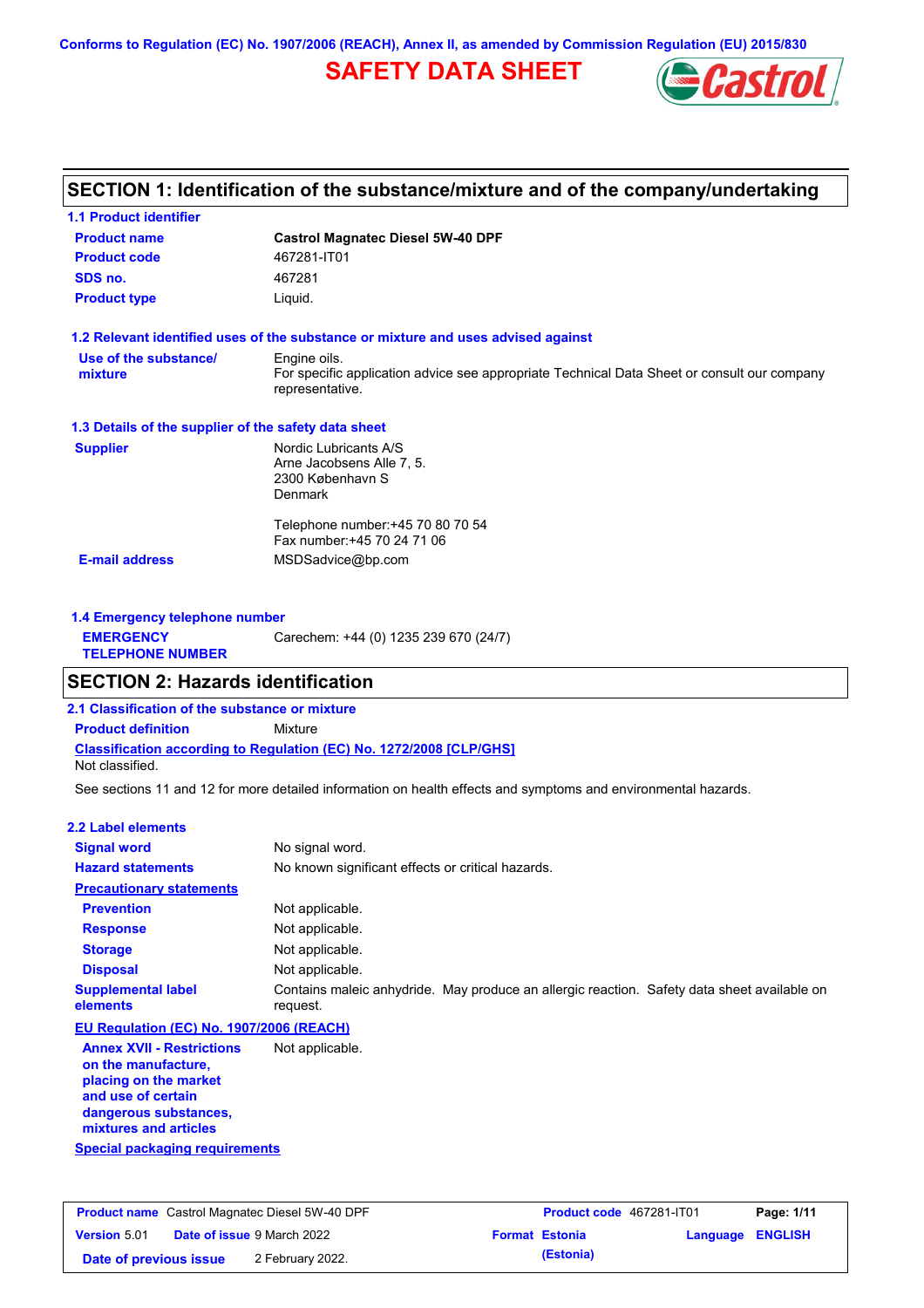## **SECTION 2: Hazards identification**

| <b>Containers to be fitted</b><br>with child-resistant<br>fastenings                                                     | Not applicable.                                                                                                                                                                                                          |
|--------------------------------------------------------------------------------------------------------------------------|--------------------------------------------------------------------------------------------------------------------------------------------------------------------------------------------------------------------------|
| <b>Tactile warning of danger</b>                                                                                         | Not applicable.                                                                                                                                                                                                          |
| 2.3 Other hazards                                                                                                        |                                                                                                                                                                                                                          |
| <b>Results of PBT and vPvB</b><br>assessment                                                                             | Product does not meet the criteria for PBT or vPvB according to Regulation (EC) No. 1907/2006,<br>Annex XIII.                                                                                                            |
| <b>Product meets the criteria</b><br>for PBT or vPvB according<br>to Regulation (EC) No.<br><b>1907/2006, Annex XIII</b> | This mixture does not contain any substances that are assessed to be a PBT or a vPvB.                                                                                                                                    |
| Other hazards which do<br>not result in classification                                                                   | Defatting to the skin.<br>USED ENGINE OILS<br>Used engine oil may contain hazardous components which have the potential to cause skin<br>cancer.<br>See Toxicological Information, section 11 of this Safety Data Sheet. |

## **SECTION 3: Composition/information on ingredients**

### **3.2 Mixtures**

Mixture **Product definition**

| Highly refined base oil (IP 346 DMSO extract < 3%). Proprietary performance additives. |                                                                                      |             |                                                                                                                                                                                         |             |
|----------------------------------------------------------------------------------------|--------------------------------------------------------------------------------------|-------------|-----------------------------------------------------------------------------------------------------------------------------------------------------------------------------------------|-------------|
| <b>Product/ingredient</b><br>name                                                      | <b>Identifiers</b>                                                                   | $\%$        | <b>Regulation (EC) No.</b><br>1272/2008 [CLP]                                                                                                                                           | <b>Type</b> |
| Distillates (petroleum), hydrotreated<br>heavy paraffinic                              | REACH #: 01-2119484627-25<br>EC: 265-157-1<br>CAS: 64742-54-7<br>Index: 649-467-00-8 | $≥25 - ≤50$ | Asp. Tox. 1, H304                                                                                                                                                                       | $[1]$       |
| Benzene, ethenyl-, polymer with<br>1,3-butadiene, hydrogenated                         | CAS: 66070-58-4                                                                      | $\leq$ 3    | Aquatic Chronic 4, H413                                                                                                                                                                 | $[1]$       |
| maleic anhydride                                                                       | REACH #: 01-2119472428-31<br>$EC: 203-571-6$<br>CAS: 108-31-6<br>Index: 607-096-00-9 | < 0.001     | Acute Tox. 4, H302<br>Skin Corr. 1B, H314<br>Eye Dam. 1, H318<br>Resp. Sens. 1, H334<br>Skin Sens. 1A, H317<br>STOT RE 1, H372<br>(respiratory system)<br>(inhalation)<br><b>EUH071</b> | [1] [2]     |

**See Section 16 for the full text of the H statements declared above.**

#### **Type**

[1] Substance classified with a health or environmental hazard

[2] Substance with a workplace exposure limit

[3] Substance meets the criteria for PBT according to Regulation (EC) No. 1907/2006, Annex XIII

[4] Substance meets the criteria for vPvB according to Regulation (EC) No. 1907/2006, Annex XIII

[5] Substance of equivalent concern

[6] Additional disclosure due to company policy

Occupational exposure limits, if available, are listed in Section 8.

### **4.1 Description of first aid measures SECTION 4: First aid measures**

| <b>Eye contact</b>  | In case of contact, immediately flush eyes with plenty of water for at least 15 minutes. Eyelids<br>should be held away from the eyeball to ensure thorough rinsing. Check for and remove any<br>contact lenses. Get medical attention.             |
|---------------------|-----------------------------------------------------------------------------------------------------------------------------------------------------------------------------------------------------------------------------------------------------|
| <b>Skin contact</b> | Wash skin thoroughly with soap and water or use recognised skin cleanser. Remove<br>contaminated clothing and shoes. Wash clothing before reuse. Clean shoes thoroughly before<br>reuse. Get medical attention if irritation develops.              |
| <b>Inhalation</b>   | If inhaled, remove to fresh air. In case of inhalation of decomposition products in a fire,<br>symptoms may be delayed. The exposed person may need to be kept under medical<br>surveillance for 48 hours. Get medical attention if symptoms occur. |

|                        | <b>Product name</b> Castrol Magnatec Diesel 5W-40 DPF | <b>Product code</b> 467281-IT01 |                  | Page: 2/11 |
|------------------------|-------------------------------------------------------|---------------------------------|------------------|------------|
| <b>Version 5.01</b>    | <b>Date of issue</b> 9 March 2022                     | <b>Format Estonia</b>           | Language ENGLISH |            |
| Date of previous issue | 2 February 2022.                                      | (Estonia)                       |                  |            |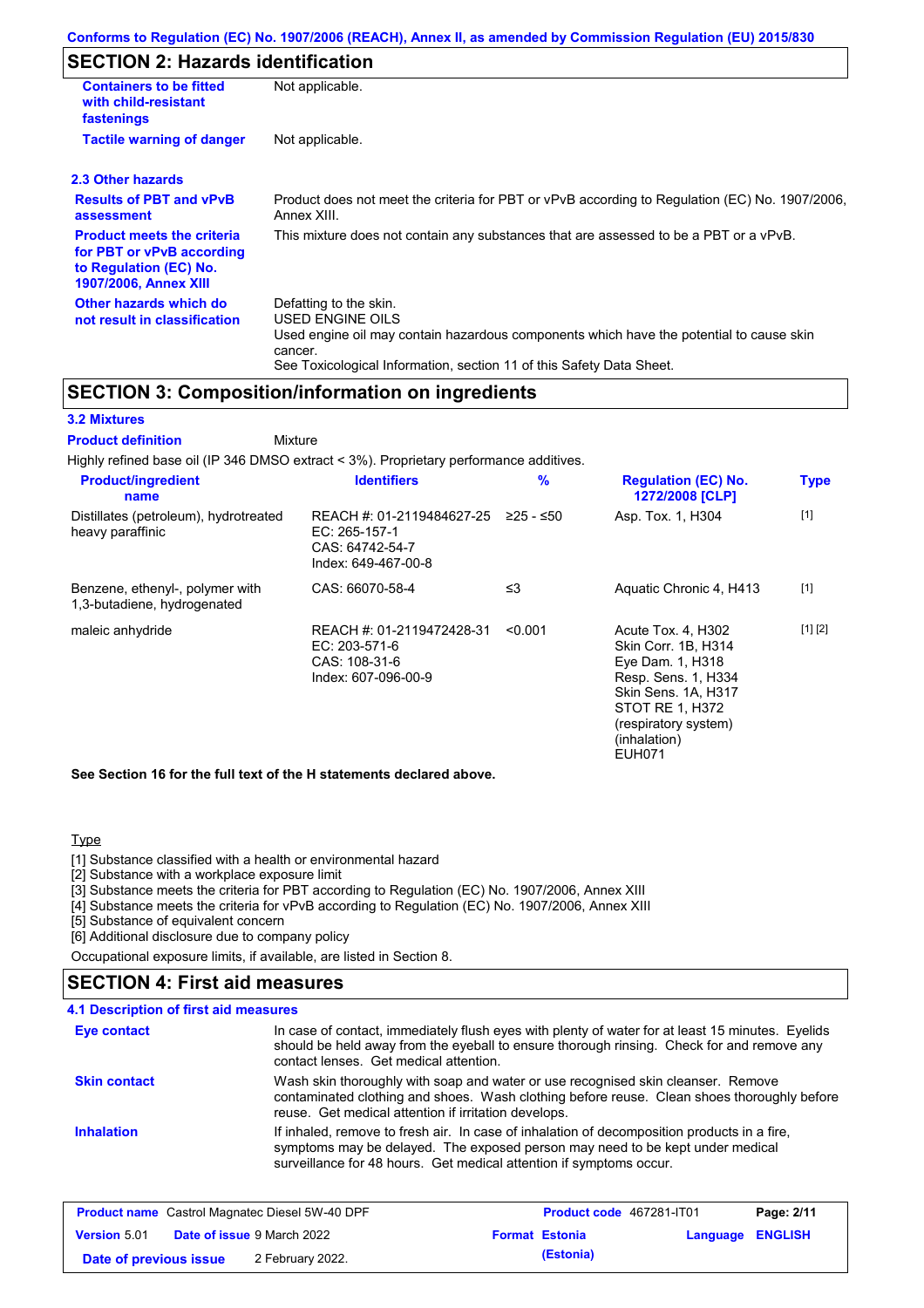### **Conforms to Regulation (EC) No. 1907/2006 (REACH), Annex II, as amended by Commission Regulation (EU) 2015/830**

## **SECTION 4: First aid measures**

| <b>Ingestion</b>                      | Do not induce vomiting unless directed to do so by medical personnel. Get medical attention if<br>symptoms occur.   |
|---------------------------------------|---------------------------------------------------------------------------------------------------------------------|
| <b>Protection of first-aiders</b>     | No action shall be taken involving any personal risk or without suitable training.                                  |
|                                       | 4.2 Most important symptoms and effects, both acute and delayed                                                     |
|                                       | See Section 11 for more detailed information on health effects and symptoms.                                        |
| <b>Potential acute health effects</b> |                                                                                                                     |
| <b>Inhalation</b>                     | Exposure to decomposition products may cause a health hazard. Serious effects may be<br>delayed following exposure. |
| <b>Ingestion</b>                      | No known significant effects or critical hazards.                                                                   |
| <b>Skin contact</b>                   | Defatting to the skin. May cause skin dryness and irritation.                                                       |
| Eye contact                           | No known significant effects or critical hazards.                                                                   |
|                                       | Delayed and immediate effects as well as chronic effects from short and long-term exposure                          |
| <b>Inhalation</b>                     | Overexposure to the inhalation of airborne droplets or aerosols may cause irritation of the<br>respiratory tract.   |
| <b>Ingestion</b>                      | Ingestion of large quantities may cause nausea and diarrhoea.                                                       |
| <b>Skin contact</b>                   | Prolonged or repeated contact can defat the skin and lead to irritation and/or dermatitis.                          |
| Eye contact                           | Potential risk of transient stinging or redness if accidental eye contact occurs.                                   |
|                                       |                                                                                                                     |

### **4.3 Indication of any immediate medical attention and special treatment needed**

| In case of inhalation of decomposition products in a fire, symptoms may be delayed. |  |
|-------------------------------------------------------------------------------------|--|
|                                                                                     |  |
| The exposed person may need to be kept under medical surveillance for 48 hours.     |  |

# **SECTION 5: Firefighting measures**

| 5.1 Extinguishing media                                                                                                                                                                                                                                                                                                                                                                                                       |                                                                                                                                                                                                |  |  |
|-------------------------------------------------------------------------------------------------------------------------------------------------------------------------------------------------------------------------------------------------------------------------------------------------------------------------------------------------------------------------------------------------------------------------------|------------------------------------------------------------------------------------------------------------------------------------------------------------------------------------------------|--|--|
| <b>Suitable extinguishing</b><br>media                                                                                                                                                                                                                                                                                                                                                                                        | In case of fire, use foam, dry chemical or carbon dioxide extinguisher or spray.                                                                                                               |  |  |
| <b>Unsuitable extinguishing</b><br>media                                                                                                                                                                                                                                                                                                                                                                                      | Do not use water jet. The use of a water jet may cause the fire to spread by splashing the<br>burning product.                                                                                 |  |  |
| 5.2 Special hazards arising from the substance or mixture                                                                                                                                                                                                                                                                                                                                                                     |                                                                                                                                                                                                |  |  |
| <b>Hazards from the</b><br>substance or mixture                                                                                                                                                                                                                                                                                                                                                                               | In a fire or if heated, a pressure increase will occur and the container may burst.                                                                                                            |  |  |
| <b>Hazardous combustion</b><br>Combustion products may include the following:<br>carbon oxides $(CO, CO2)$ (carbon monoxide, carbon dioxide)<br>products<br>nitrogen oxides ( $NO$ , $NO2$ etc.)                                                                                                                                                                                                                              |                                                                                                                                                                                                |  |  |
| <b>5.3 Advice for firefighters</b>                                                                                                                                                                                                                                                                                                                                                                                            |                                                                                                                                                                                                |  |  |
| <b>Special precautions for</b><br>fire-fighters                                                                                                                                                                                                                                                                                                                                                                               | No action shall be taken involving any personal risk or without suitable training. Promptly<br>isolate the scene by removing all persons from the vicinity of the incident if there is a fire. |  |  |
| Fire-fighters should wear appropriate protective equipment and self-contained breathing<br><b>Special protective</b><br>apparatus (SCBA) with a full face-piece operated in positive pressure mode. Clothing for fire-<br>equipment for fire-fighters<br>fighters (including helmets, protective boots and gloves) conforming to European standard EN<br>469 will provide a basic level of protection for chemical incidents. |                                                                                                                                                                                                |  |  |

## **SECTION 6: Accidental release measures**

|                                         | 6.1 Personal precautions, protective equipment and emergency procedures                                                                                                                                                                                                                                                             |
|-----------------------------------------|-------------------------------------------------------------------------------------------------------------------------------------------------------------------------------------------------------------------------------------------------------------------------------------------------------------------------------------|
| For non-emergency<br>personnel          | No action shall be taken involving any personal risk or without suitable training. Evacuate<br>surrounding areas. Keep unnecessary and unprotected personnel from entering. Do not touch<br>or walk through spilt material. Floors may be slippery; use care to avoid falling. Put on<br>appropriate personal protective equipment. |
| For emergency responders                | If specialised clothing is required to deal with the spillage, take note of any information in<br>Section 8 on suitable and unsuitable materials. See also the information in "For non-<br>emergency personnel".                                                                                                                    |
| <b>6.2 Environmental</b><br>precautions | Avoid dispersal of spilt material and runoff and contact with soil, waterways, drains and sewers.<br>Inform the relevant authorities if the product has caused environmental pollution (sewers,<br>waterways, soil or air).                                                                                                         |

|                        | <b>Product name</b> Castrol Magnatec Diesel 5W-40 DPF | <b>Product code</b> 467281-IT01 |                         | Page: 3/11 |
|------------------------|-------------------------------------------------------|---------------------------------|-------------------------|------------|
| <b>Version 5.01</b>    | <b>Date of issue 9 March 2022</b>                     | <b>Format Estonia</b>           | <b>Language ENGLISH</b> |            |
| Date of previous issue | 2 February 2022.                                      | (Estonia)                       |                         |            |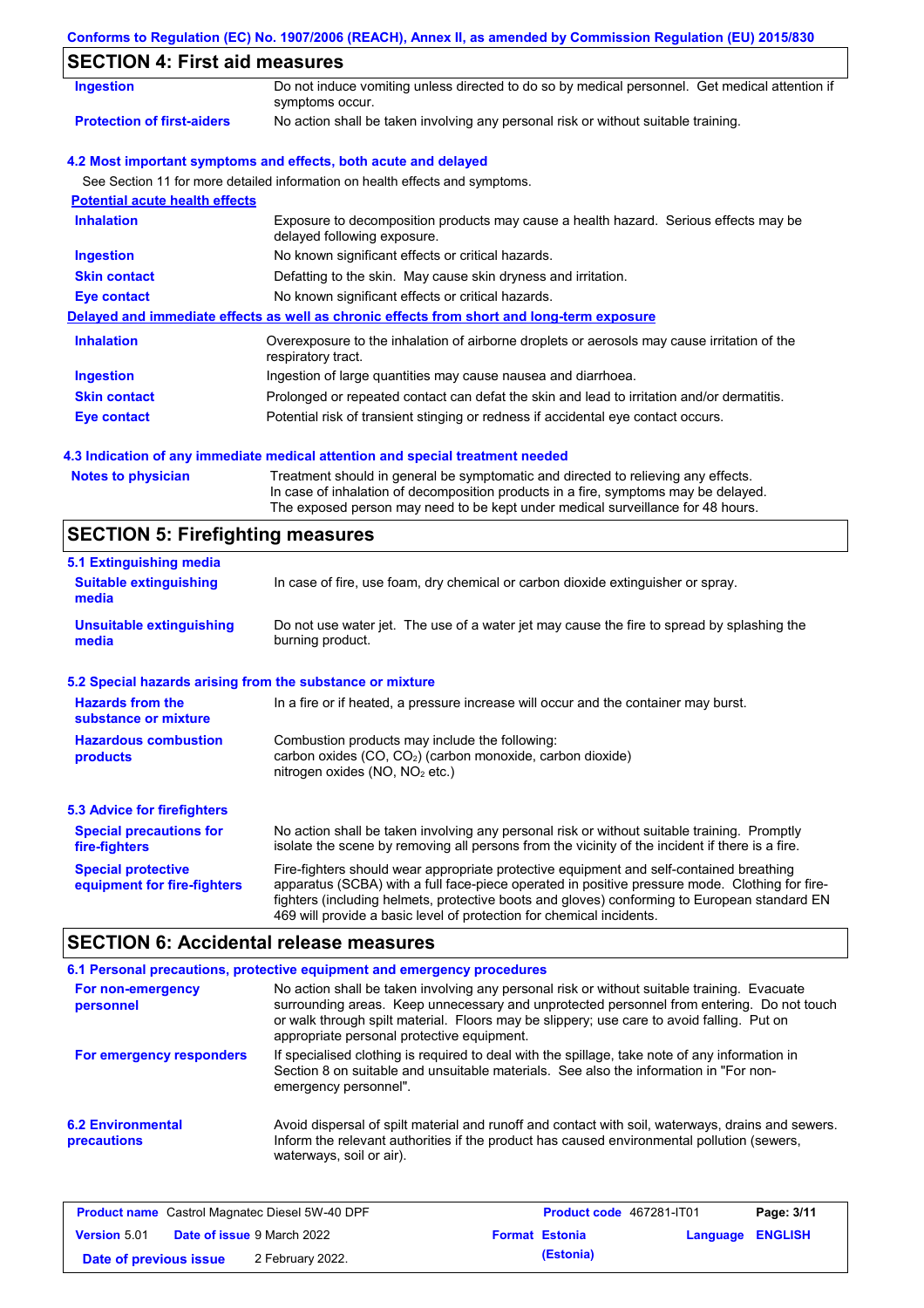### **SECTION 6: Accidental release measures**

|                                           | 6.3 Methods and material for containment and cleaning up                                                                                                                                                                                                                                                                                                                                       |
|-------------------------------------------|------------------------------------------------------------------------------------------------------------------------------------------------------------------------------------------------------------------------------------------------------------------------------------------------------------------------------------------------------------------------------------------------|
| <b>Small spill</b>                        | Stop leak if without risk. Move containers from spill area. Absorb with an inert material and<br>place in an appropriate waste disposal container. Dispose of via a licensed waste disposal<br>contractor.                                                                                                                                                                                     |
| Large spill                               | Stop leak if without risk. Move containers from spill area. Prevent entry into sewers, water<br>courses, basements or confined areas. Contain and collect spillage with non-combustible,<br>absorbent material e.g. sand, earth, vermiculite or diatomaceous earth and place in container<br>for disposal according to local regulations. Dispose of via a licensed waste disposal contractor. |
| 6.4 Reference to other<br><b>sections</b> | See Section 1 for emergency contact information.<br>See Section 5 for firefighting measures.<br>See Section 8 for information on appropriate personal protective equipment.<br>See Section 12 for environmental precautions.<br>See Section 13 for additional waste treatment information.                                                                                                     |

## **SECTION 7: Handling and storage**

| 7.1 Precautions for safe handling                                             |                                                                                                                                                                                                                                                                                                                                                                                                                                                                                          |
|-------------------------------------------------------------------------------|------------------------------------------------------------------------------------------------------------------------------------------------------------------------------------------------------------------------------------------------------------------------------------------------------------------------------------------------------------------------------------------------------------------------------------------------------------------------------------------|
| <b>Protective measures</b>                                                    | Put on appropriate personal protective equipment.                                                                                                                                                                                                                                                                                                                                                                                                                                        |
| <b>Advice on general</b><br>occupational hygiene                              | Eating, drinking and smoking should be prohibited in areas where this material is handled,<br>stored and processed. Wash thoroughly after handling. Remove contaminated clothing and<br>protective equipment before entering eating areas. See also Section 8 for additional<br>information on hygiene measures.                                                                                                                                                                         |
| <b>7.2 Conditions for safe</b><br>storage, including any<br>incompatibilities | Store in accordance with local regulations. Store in a dry, cool and well-ventilated area, away<br>from incompatible materials (see Section 10). Keep away from heat and direct sunlight. Keep<br>container tightly closed and sealed until ready for use. Containers that have been opened must<br>be carefully resealed and kept upright to prevent leakage. Store and use only in equipment/<br>containers designed for use with this product. Do not store in unlabelled containers. |
| <b>Not suitable</b>                                                           | Prolonged exposure to elevated temperature.                                                                                                                                                                                                                                                                                                                                                                                                                                              |
| 7.3 Specific end use(s)                                                       |                                                                                                                                                                                                                                                                                                                                                                                                                                                                                          |
| <b>Recommendations</b>                                                        | See section 1.2 and Exposure scenarios in annex, if applicable.                                                                                                                                                                                                                                                                                                                                                                                                                          |

### **SECTION 8: Exposure controls/personal protection**

## **8.1 Control parameters**

**Occupational exposure limits**

| <b>Product/ingredient name</b> | <b>Exposure limit values</b>                                                                                                                                                                                                                         |
|--------------------------------|------------------------------------------------------------------------------------------------------------------------------------------------------------------------------------------------------------------------------------------------------|
| maleic anhydride               | Occupational exposure limits, Regulation No. 293 (Estonia). Skin<br>sensitiser.                                                                                                                                                                      |
|                                | TWA: 1.2 mg/m <sup>3</sup> 8 hours. Issued/Revised: 9/2001                                                                                                                                                                                           |
|                                | TWA: 0.3 ppm 8 hours. Issued/Revised: 9/2001                                                                                                                                                                                                         |
|                                | STEL: 2.5 mg/m <sup>3</sup> 15 minutes. Issued/Revised: 9/2001                                                                                                                                                                                       |
|                                | STEL: 0.6 ppm 15 minutes. Issued/Revised: 9/2001                                                                                                                                                                                                     |
| quidance only.                 | Whilst specific OELs for certain components may be shown in this section, other components may be present in any mist,<br>vapour or dust produced. Therefore, the specific OELs may not be applicable to the product as a whole and are provided for |

**Recommended monitoring procedures**

If this product contains ingredients with exposure limits, personal, workplace atmosphere or biological monitoring may be required to determine the effectiveness of the ventilation or other control measures and/or the necessity to use respiratory protective equipment. Reference should be made to monitoring standards, such as the following: European Standard EN 689 (Workplace atmospheres - Guidance for the assessment of exposure by inhalation to chemical agents for comparison with limit values and measurement strategy) European Standard EN 14042 (Workplace atmospheres - Guide for the application and use of procedures for the assessment of exposure to chemical and biological agents) European Standard EN 482 (Workplace atmospheres - General requirements for the performance of procedures for the measurement of chemical agents) Reference to national guidance documents for methods for the determination of hazardous substances will also be required.

### **Derived No Effect Level**

No DNELs/DMELs available.

#### **Predicted No Effect Concentration**

No PNECs available

### **8.2 Exposure controls**

|                        | <b>Product name</b> Castrol Magnatec Diesel 5W-40 DPF | <b>Product code</b> 467281-IT01 |                         | Page: 4/11 |
|------------------------|-------------------------------------------------------|---------------------------------|-------------------------|------------|
| <b>Version 5.01</b>    | <b>Date of issue 9 March 2022</b>                     | <b>Format Estonia</b>           | <b>Language ENGLISH</b> |            |
| Date of previous issue | 2 February 2022.                                      | (Estonia)                       |                         |            |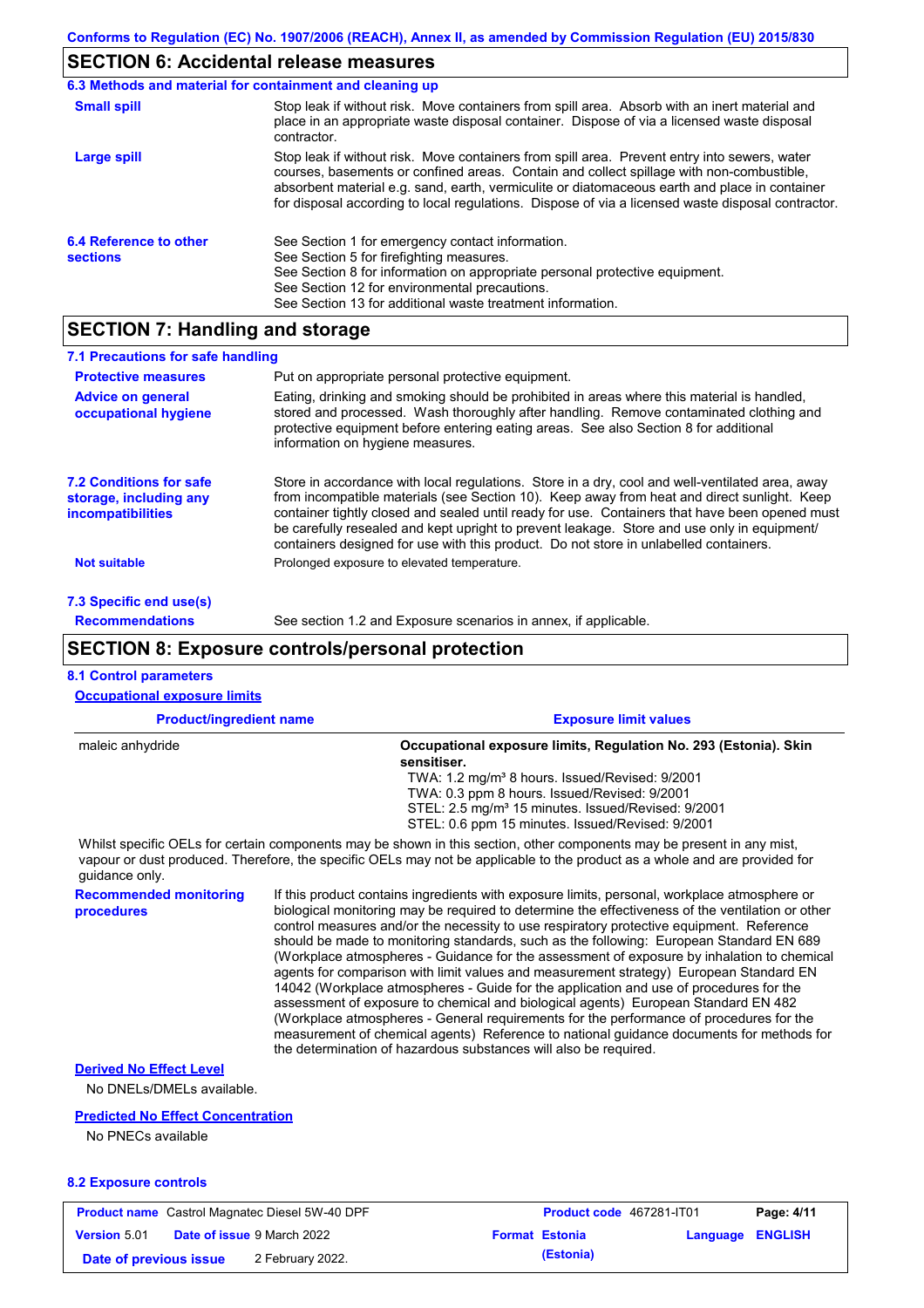# **SECTION 8: Exposure controls/personal protection**

| <b>Appropriate engineering</b><br><b>controls</b> | Provide exhaust ventilation or other engineering controls to keep the relevant airborne<br>concentrations below their respective occupational exposure limits.<br>All activities involving chemicals should be assessed for their risks to health, to ensure<br>exposures are adequately controlled. Personal protective equipment should only be considered<br>after other forms of control measures (e.g. engineering controls) have been suitably evaluated.<br>Personal protective equipment should conform to appropriate standards, be suitable for use, be<br>kept in good condition and properly maintained.<br>Your supplier of personal protective equipment should be consulted for advice on selection and<br>appropriate standards. For further information contact your national organisation for standards.<br>The final choice of protective equipment will depend upon a risk assessment. It is important to<br>ensure that all items of personal protective equipment are compatible. |
|---------------------------------------------------|---------------------------------------------------------------------------------------------------------------------------------------------------------------------------------------------------------------------------------------------------------------------------------------------------------------------------------------------------------------------------------------------------------------------------------------------------------------------------------------------------------------------------------------------------------------------------------------------------------------------------------------------------------------------------------------------------------------------------------------------------------------------------------------------------------------------------------------------------------------------------------------------------------------------------------------------------------------------------------------------------------|
| <b>Individual protection measures</b>             |                                                                                                                                                                                                                                                                                                                                                                                                                                                                                                                                                                                                                                                                                                                                                                                                                                                                                                                                                                                                         |
| <b>Hygiene measures</b>                           | Wash hands, forearms and face thoroughly after handling chemical products, before eating,<br>smoking and using the lavatory and at the end of the working period. Ensure that eyewash<br>stations and safety showers are close to the workstation location.                                                                                                                                                                                                                                                                                                                                                                                                                                                                                                                                                                                                                                                                                                                                             |
| <b>Respiratory protection</b>                     | In case of insufficient ventilation, wear suitable respiratory equipment.<br>The correct choice of respiratory protection depends upon the chemicals being handled, the<br>conditions of work and use, and the condition of the respiratory equipment. Safety procedures<br>should be developed for each intended application. Respiratory protection equipment should<br>therefore be chosen in consultation with the supplier/manufacturer and with a full assessment<br>of the working conditions.                                                                                                                                                                                                                                                                                                                                                                                                                                                                                                   |
| <b>Eye/face protection</b>                        | Safety glasses with side shields.                                                                                                                                                                                                                                                                                                                                                                                                                                                                                                                                                                                                                                                                                                                                                                                                                                                                                                                                                                       |
| <b>Skin protection</b>                            |                                                                                                                                                                                                                                                                                                                                                                                                                                                                                                                                                                                                                                                                                                                                                                                                                                                                                                                                                                                                         |
| <b>Hand protection</b>                            | <b>General Information:</b>                                                                                                                                                                                                                                                                                                                                                                                                                                                                                                                                                                                                                                                                                                                                                                                                                                                                                                                                                                             |
|                                                   | Because specific work environments and material handling practices vary, safety procedures<br>should be developed for each intended application. The correct choice of protective gloves<br>depends upon the chemicals being handled, and the conditions of work and use. Most gloves<br>provide protection for only a limited time before they must be discarded and replaced (even the<br>best chemically resistant gloves will break down after repeated chemical exposures).                                                                                                                                                                                                                                                                                                                                                                                                                                                                                                                        |
|                                                   | Gloves should be chosen in consultation with the supplier / manufacturer and taking account of<br>a full assessment of the working conditions.                                                                                                                                                                                                                                                                                                                                                                                                                                                                                                                                                                                                                                                                                                                                                                                                                                                          |
|                                                   | Recommended: Nitrile gloves.<br><b>Breakthrough time:</b>                                                                                                                                                                                                                                                                                                                                                                                                                                                                                                                                                                                                                                                                                                                                                                                                                                                                                                                                               |
|                                                   | Breakthrough time data are generated by glove manufacturers under laboratory test conditions<br>and represent how long a glove can be expected to provide effective permeation resistance. It<br>is important when following breakthrough time recommendations that actual workplace<br>conditions are taken into account. Always consult with your glove supplier for up-to-date<br>technical information on breakthrough times for the recommended glove type.<br>Our recommendations on the selection of gloves are as follows:                                                                                                                                                                                                                                                                                                                                                                                                                                                                      |
|                                                   | Continuous contact:                                                                                                                                                                                                                                                                                                                                                                                                                                                                                                                                                                                                                                                                                                                                                                                                                                                                                                                                                                                     |
|                                                   | Gloves with a minimum breakthrough time of 240 minutes, or >480 minutes if suitable gloves<br>can be obtained.<br>If suitable gloves are not available to offer that level of protection, gloves with shorter<br>breakthrough times may be acceptable as long as appropriate glove maintenance and<br>replacement regimes are determined and adhered to.                                                                                                                                                                                                                                                                                                                                                                                                                                                                                                                                                                                                                                                |
|                                                   | Short-term / splash protection:                                                                                                                                                                                                                                                                                                                                                                                                                                                                                                                                                                                                                                                                                                                                                                                                                                                                                                                                                                         |
|                                                   | Recommended breakthrough times as above.<br>It is recognised that for short-term, transient exposures, gloves with shorter breakthrough times<br>may commonly be used. Therefore, appropriate maintenance and replacement regimes must<br>be determined and rigorously followed.                                                                                                                                                                                                                                                                                                                                                                                                                                                                                                                                                                                                                                                                                                                        |
|                                                   | <b>Glove Thickness:</b>                                                                                                                                                                                                                                                                                                                                                                                                                                                                                                                                                                                                                                                                                                                                                                                                                                                                                                                                                                                 |
|                                                   | For general applications, we recommend gloves with a thickness typically greater than 0.35 mm.                                                                                                                                                                                                                                                                                                                                                                                                                                                                                                                                                                                                                                                                                                                                                                                                                                                                                                          |
|                                                   | It should be emphasised that glove thickness is not necessarily a good predictor of glove<br>resistance to a specific chemical, as the permeation efficiency of the glove will be dependent<br>on the exact composition of the glove material. Therefore, glove selection should also be based<br>on consideration of the task requirements and knowledge of breakthrough times.<br>Glove thickness may also vary depending on the glove manufacturer, the glove type and the<br>glove model. Therefore, the manufacturers' technical data should always be taken into account<br>to ensure selection of the most appropriate glove for the task.                                                                                                                                                                                                                                                                                                                                                       |
|                                                   | <b>Dogo: 5/44</b><br>Mognatos Diosol 514/ 40 DDE<br>$AC7004$ $IT04$                                                                                                                                                                                                                                                                                                                                                                                                                                                                                                                                                                                                                                                                                                                                                                                                                                                                                                                                     |

|                        | <b>Product name</b> Castrol Magnatec Diesel 5W-40 DPF | <b>Product code 467281-IT01</b> |                  | Page: 5/11 |
|------------------------|-------------------------------------------------------|---------------------------------|------------------|------------|
| <b>Version 5.01</b>    | <b>Date of issue 9 March 2022</b>                     | <b>Format Estonia</b>           | Language ENGLISH |            |
| Date of previous issue | 2 February 2022.                                      | (Estonia)                       |                  |            |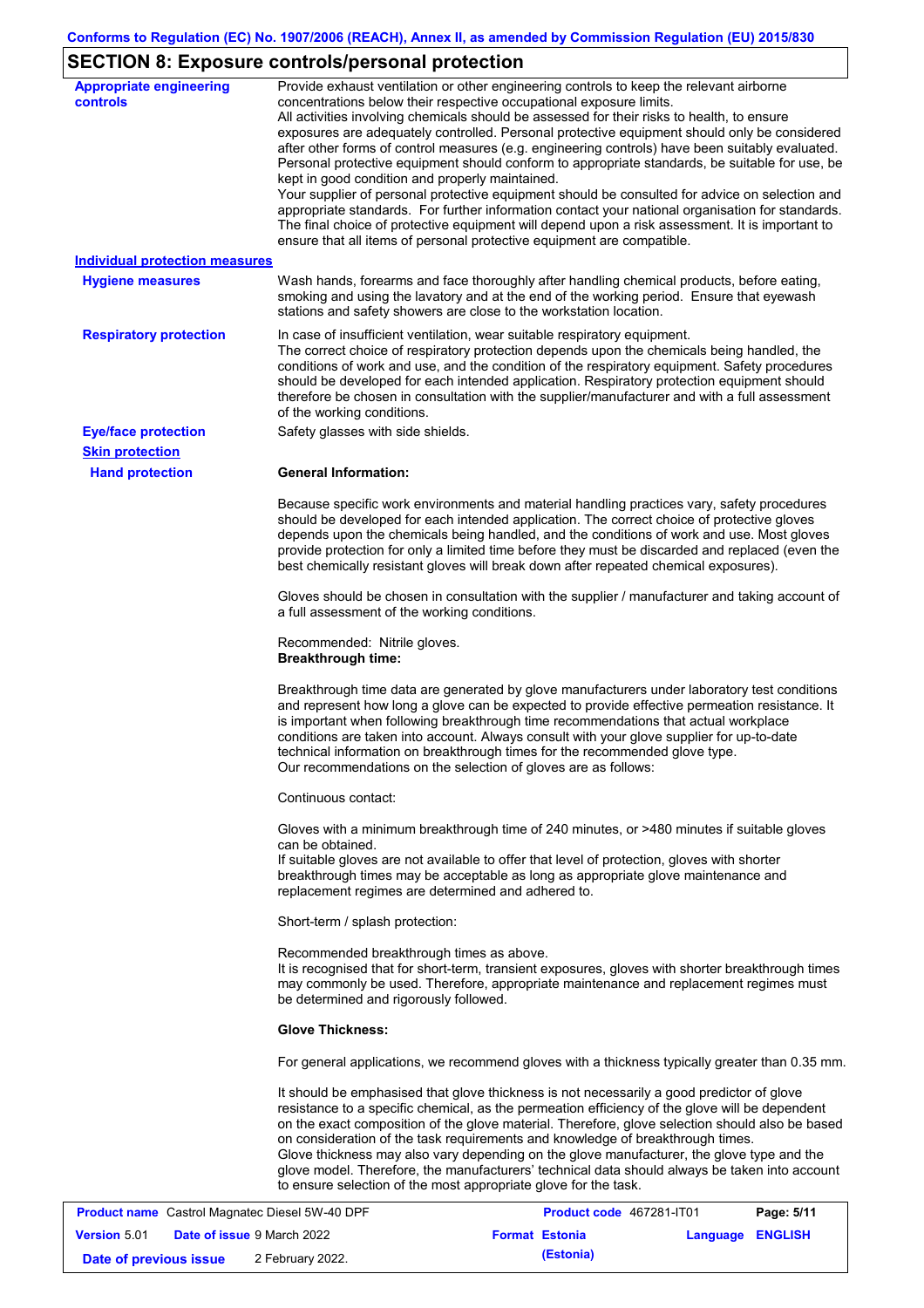## **SECTION 8: Exposure controls/personal protection**

|                                           | Note: Depending on the activity being conducted, gloves of varying thickness may be required<br>for specific tasks. For example:                                                                                                                                                                                                                                                                                                                                                                                                                                                                                                                                                      |
|-------------------------------------------|---------------------------------------------------------------------------------------------------------------------------------------------------------------------------------------------------------------------------------------------------------------------------------------------------------------------------------------------------------------------------------------------------------------------------------------------------------------------------------------------------------------------------------------------------------------------------------------------------------------------------------------------------------------------------------------|
|                                           | • Thinner gloves (down to 0.1 mm or less) may be required where a high degree of manual<br>dexterity is needed. However, these gloves are only likely to give short duration protection and<br>would normally be just for single use applications, then disposed of.                                                                                                                                                                                                                                                                                                                                                                                                                  |
|                                           | • Thicker gloves (up to 3 mm or more) may be required where there is a mechanical (as well<br>as a chemical) risk i.e. where there is abrasion or puncture potential.                                                                                                                                                                                                                                                                                                                                                                                                                                                                                                                 |
| <b>Skin and body</b>                      | Use of protective clothing is good industrial practice.<br>Personal protective equipment for the body should be selected based on the task being<br>performed and the risks involved and should be approved by a specialist before handling this<br>product.<br>Cotton or polyester/cotton overalls will only provide protection against light superficial<br>contamination that will not soak through to the skin. Overalls should be laundered on a regular<br>basis. When the risk of skin exposure is high (e.g. when cleaning up spillages or if there is a<br>risk of splashing) then chemical resistant aprons and/or impervious chemical suits and boots<br>will be required. |
| <b>Refer to standards:</b>                | Respiratory protection: EN 529<br>Gloves: EN 420, EN 374<br>Eye protection: EN 166<br>Filtering half-mask: EN 149<br>Filtering half-mask with valve: EN 405<br>Half-mask: EN 140 plus filter<br>Full-face mask: EN 136 plus filter<br>Particulate filters: EN 143<br>Gas/combined filters: EN 14387                                                                                                                                                                                                                                                                                                                                                                                   |
| <b>Environmental exposure</b><br>controls | Emissions from ventilation or work process equipment should be checked to ensure they<br>comply with the requirements of environmental protection legislation. In some cases, fume<br>scrubbers, filters or engineering modifications to the process equipment will be necessary to<br>reduce emissions to acceptable levels.                                                                                                                                                                                                                                                                                                                                                         |

## **SECTION 9: Physical and chemical properties**

The conditions of measurement of all properties are at standard temperature and pressure unless otherwise indicated.

### **9.1 Information on basic physical and chemical properties**

| Product name Castrol Magnatec Diesel 5W-40 DPF<br>Version 5.01 | Date of issue 9 March 2022                                   |           |         | Product code 467281-IT01<br><b>Format Estonia</b> |          |     | Language                | Page: 6/11<br><b>ENGLISH</b> |
|----------------------------------------------------------------|--------------------------------------------------------------|-----------|---------|---------------------------------------------------|----------|-----|-------------------------|------------------------------|
|                                                                |                                                              |           |         |                                                   |          |     |                         |                              |
|                                                                |                                                              |           |         |                                                   |          |     |                         |                              |
|                                                                | Distillates (petroleum),<br>hydrotreated heavy<br>paraffinic | < 0.08    | < 0.011 | <b>ASTM D 5191</b>                                |          |     |                         |                              |
|                                                                | Distillates (petroleum),<br>hydrotreated heavy<br>paraffinic | < 0.08    | < 0.011 | <b>ASTM D 5191</b>                                |          |     |                         |                              |
|                                                                | <b>Ingredient name</b>                                       | mm Hg kPa |         | <b>Method</b>                                     | mm<br>Hg | kPa | <b>Method</b>           |                              |
|                                                                |                                                              |           |         | Vapour Pressure at 20°C                           |          |     | Vapour pressure at 50°C |                              |
| <b>Vapour pressure</b>                                         | Not available.                                               |           |         |                                                   |          |     |                         |                              |
| <b>Upper/lower flammability or</b><br>explosive limits         | Not available.                                               |           |         |                                                   |          |     |                         |                              |
| <b>Flammability (solid, gas)</b>                               | Not available.                                               |           |         |                                                   |          |     |                         |                              |
| <b>Evaporation rate</b>                                        | Not available.                                               |           |         |                                                   |          |     |                         |                              |
| <b>Flash point</b>                                             | Closed cup: 203°C (397.4°F) [Pensky-Martens]                 |           |         |                                                   |          |     |                         |                              |
| <b>Pour point</b>                                              | $-42 °C$                                                     |           |         |                                                   |          |     |                         |                              |
| Initial boiling point and boiling<br>range                     |                                                              |           |         |                                                   |          |     |                         |                              |
| <b>Melting point/freezing point</b>                            | Not available.                                               |           |         |                                                   |          |     |                         |                              |
| pH                                                             | Not applicable.<br>Not available.                            |           |         |                                                   |          |     |                         |                              |
| <b>Odour threshold</b>                                         | Not available.                                               |           |         |                                                   |          |     |                         |                              |
| <b>Odour</b>                                                   | Not available.                                               |           |         |                                                   |          |     |                         |                              |
| <b>Colour</b>                                                  | Amber.                                                       |           |         |                                                   |          |     |                         |                              |
|                                                                |                                                              |           |         |                                                   |          |     |                         |                              |
| <b>Physical state</b>                                          | Liquid.                                                      |           |         |                                                   |          |     |                         |                              |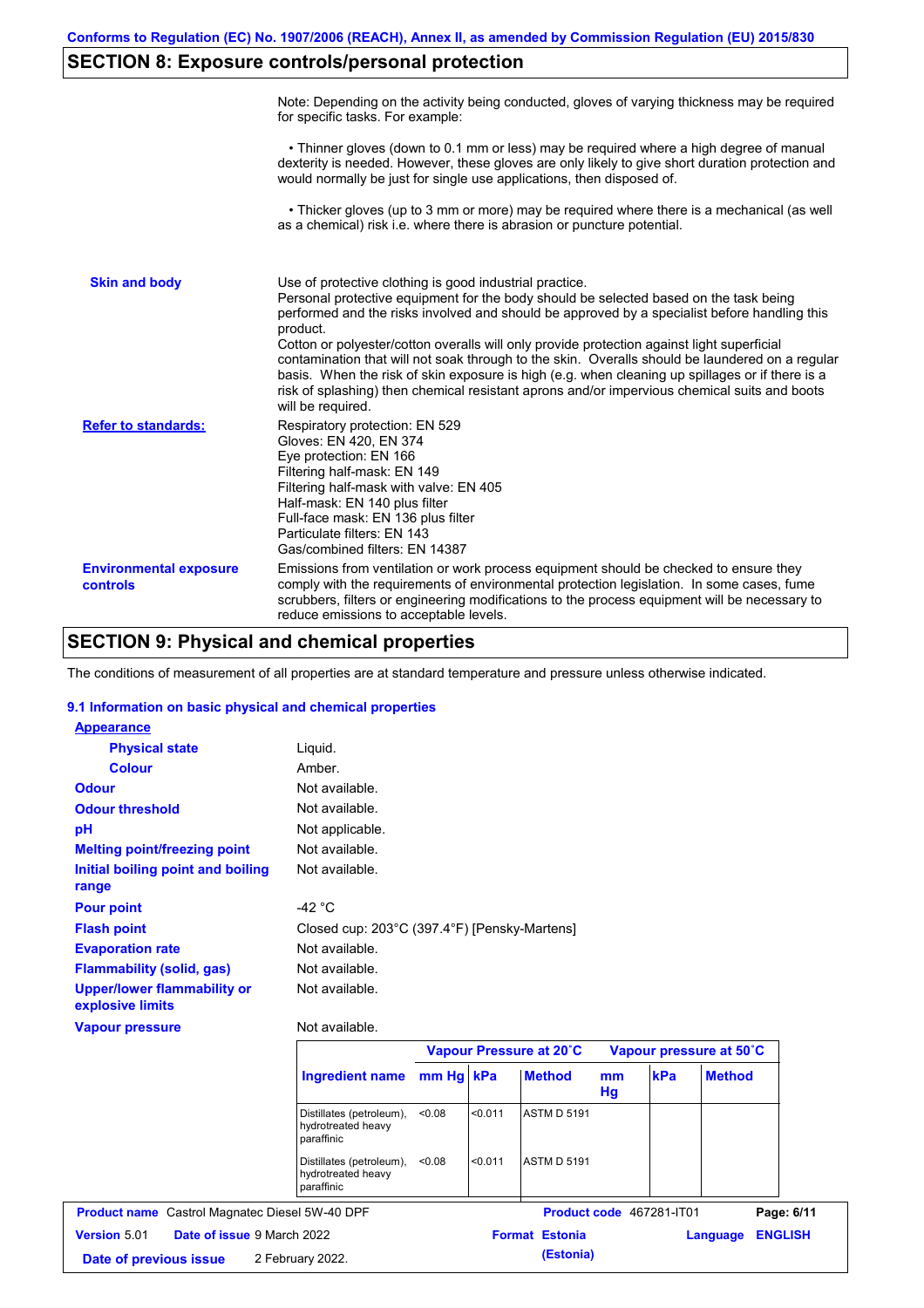## **SECTION 9: Physical and chemical properties**

| <b>Vapour density</b>                             | Not available.                                                                                                              |
|---------------------------------------------------|-----------------------------------------------------------------------------------------------------------------------------|
| <b>Relative density</b>                           | Not available.                                                                                                              |
| <b>Density</b>                                    | $<$ 1000 kg/m <sup>3</sup> (<1 g/cm <sup>3</sup> ) at 20 <sup>°</sup> C                                                     |
| <b>Solubility(ies)</b>                            | insoluble in water.                                                                                                         |
| <b>Partition coefficient: n-octanol/</b><br>water | Not applicable.                                                                                                             |
| <b>Auto-ignition temperature</b>                  | Not available.                                                                                                              |
| <b>Decomposition temperature</b>                  | Not available.                                                                                                              |
| <b>Viscosity</b>                                  | Kinematic: 75.5 mm <sup>2</sup> /s (75.5 cSt) at 40°C<br>Kinematic: 12.8 to 16 mm <sup>2</sup> /s (12.8 to 16 cSt) at 100°C |
| <b>Explosive properties</b>                       | Not available.                                                                                                              |
| <b>Oxidising properties</b>                       | Not available.                                                                                                              |
| <b>Particle characteristics</b>                   |                                                                                                                             |
| <b>Median particle size</b>                       | Not applicable.                                                                                                             |
| 9.2 Other information                             |                                                                                                                             |
| No additional information.                        |                                                                                                                             |

# **SECTION 10: Stability and reactivity**

| <b>10.1 Reactivity</b>                            | No specific test data available for this product. Refer to Conditions to avoid and Incompatible<br>materials for additional information.                                |
|---------------------------------------------------|-------------------------------------------------------------------------------------------------------------------------------------------------------------------------|
| <b>10.2 Chemical stability</b>                    | The product is stable.                                                                                                                                                  |
| <b>10.3 Possibility of</b><br>hazardous reactions | Under normal conditions of storage and use, hazardous reactions will not occur.<br>Under normal conditions of storage and use, hazardous polymerisation will not occur. |
| <b>10.4 Conditions to avoid</b>                   | Avoid all possible sources of ignition (spark or flame).                                                                                                                |
| 10.5 Incompatible materials                       | Reactive or incompatible with the following materials: oxidising materials.                                                                                             |
| <b>10.6 Hazardous</b><br>decomposition products   | Under normal conditions of storage and use, hazardous decomposition products should not be<br>produced.                                                                 |

## **SECTION 11: Toxicological information**

### **11.1 Information on toxicological effects Acute toxicity estimates**

| <b>Product/ingredient name</b>                                               |                                                                                  | Oral (mg/<br>kg) | <b>Dermal</b><br>(mg/kg) | <b>Inhalation</b><br>(gases)<br>(ppm) | <b>Inhalation</b><br>(vapours)<br>(mg/l)                                             | <b>Inhalation</b><br>(dusts)<br>and mists)<br>(mg/l) |
|------------------------------------------------------------------------------|----------------------------------------------------------------------------------|------------------|--------------------------|---------------------------------------|--------------------------------------------------------------------------------------|------------------------------------------------------|
| maleic anhydride                                                             |                                                                                  | 500              | N/A                      | N/A                                   | N/A                                                                                  | N/A                                                  |
| <b>Information on likely</b><br>routes of exposure                           | Routes of entry anticipated: Dermal, Inhalation.                                 |                  |                          |                                       |                                                                                      |                                                      |
| <b>Potential acute health effects</b>                                        |                                                                                  |                  |                          |                                       |                                                                                      |                                                      |
| <b>Inhalation</b>                                                            | delayed following exposure.                                                      |                  |                          |                                       | Exposure to decomposition products may cause a health hazard. Serious effects may be |                                                      |
| <b>Ingestion</b>                                                             | No known significant effects or critical hazards.                                |                  |                          |                                       |                                                                                      |                                                      |
| <b>Skin contact</b>                                                          | Defatting to the skin. May cause skin dryness and irritation.                    |                  |                          |                                       |                                                                                      |                                                      |
| <b>Eye contact</b>                                                           | No known significant effects or critical hazards.                                |                  |                          |                                       |                                                                                      |                                                      |
| Symptoms related to the physical, chemical and toxicological characteristics |                                                                                  |                  |                          |                                       |                                                                                      |                                                      |
| <b>Inhalation</b>                                                            | No specific data.                                                                |                  |                          |                                       |                                                                                      |                                                      |
| <b>Ingestion</b>                                                             | No specific data.                                                                |                  |                          |                                       |                                                                                      |                                                      |
| <b>Skin contact</b>                                                          | Adverse symptoms may include the following:<br>irritation<br>dryness<br>cracking |                  |                          |                                       |                                                                                      |                                                      |
| <b>Eye contact</b>                                                           | No specific data.                                                                |                  |                          |                                       |                                                                                      |                                                      |
| <b>Product name</b> Castrol Magnatec Diesel 5W-40 DPF                        |                                                                                  |                  |                          | Product code 467281-IT01              |                                                                                      | Page: 7/11                                           |
| Version 5.01                                                                 | <b>Date of issue 9 March 2022</b>                                                |                  | <b>Format Estonia</b>    |                                       |                                                                                      | <b>ENGLISH</b><br>Language                           |
|                                                                              |                                                                                  |                  |                          | (Estonia)                             |                                                                                      |                                                      |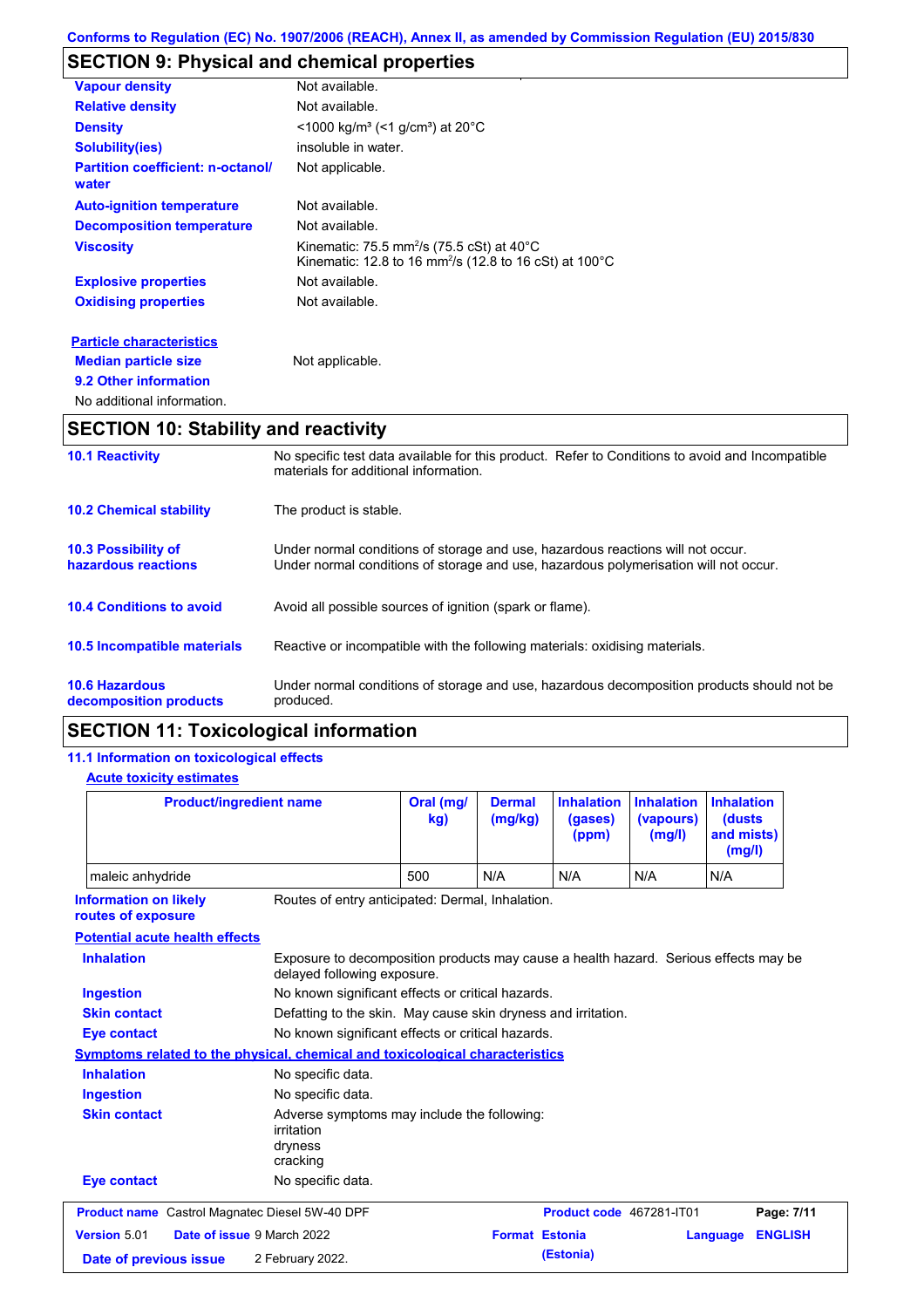## **SECTION 11: Toxicological information**

|                                         | Delayed and immediate effects as well as chronic effects from short and long-term exposure                                                                                                                                                                                                                                                                                                               |
|-----------------------------------------|----------------------------------------------------------------------------------------------------------------------------------------------------------------------------------------------------------------------------------------------------------------------------------------------------------------------------------------------------------------------------------------------------------|
| <b>Inhalation</b>                       | Overexposure to the inhalation of airborne droplets or aerosols may cause irritation of the<br>respiratory tract.                                                                                                                                                                                                                                                                                        |
| <b>Ingestion</b>                        | Ingestion of large quantities may cause nausea and diarrhoea.                                                                                                                                                                                                                                                                                                                                            |
| <b>Skin contact</b>                     | Prolonged or repeated contact can defat the skin and lead to irritation and/or dermatitis.                                                                                                                                                                                                                                                                                                               |
| Eye contact                             | Potential risk of transient stinging or redness if accidental eye contact occurs.                                                                                                                                                                                                                                                                                                                        |
| <b>Potential chronic health effects</b> |                                                                                                                                                                                                                                                                                                                                                                                                          |
| General                                 | USED ENGINE OILS<br>Combustion products resulting from the operation of internal combustion engines contaminate<br>engine oils during use. Used engine oil may contain hazardous components which have the<br>potential to cause skin cancer. Frequent or prolonged contact with all types and makes of used<br>engine oil must therefore be avoided and a high standard of personal hygiene maintained. |
| <b>Carcinogenicity</b>                  | No known significant effects or critical hazards.                                                                                                                                                                                                                                                                                                                                                        |
| <b>Mutagenicity</b>                     | No known significant effects or critical hazards.                                                                                                                                                                                                                                                                                                                                                        |
| <b>Developmental effects</b>            | No known significant effects or critical hazards.                                                                                                                                                                                                                                                                                                                                                        |
| <b>Fertility effects</b>                | No known significant effects or critical hazards.                                                                                                                                                                                                                                                                                                                                                        |

## **SECTION 12: Ecological information**

#### **12.1 Toxicity**

**Environmental hazards** Not classified as dangerous

### **12.2 Persistence and degradability**

Expected to be biodegradable.

#### **12.3 Bioaccumulative potential**

This product is not expected to bioaccumulate through food chains in the environment.

| <b>12.4 Mobility in soil</b>                            |                                                                      |
|---------------------------------------------------------|----------------------------------------------------------------------|
| <b>Soil/water partition</b><br><b>coefficient (Koc)</b> | Not available.                                                       |
| <b>Mobility</b>                                         | Spillages may penetrate the soil causing ground water contamination. |

### **12.5 Results of PBT and vPvB assessment**

Product does not meet the criteria for PBT or vPvB according to Regulation (EC) No. 1907/2006, Annex XIII.

### **12.6 Other adverse effects**

Spills may form a film on water surfaces causing physical damage to organisms. Oxygen transfer could also be impaired. **Other ecological information**

### **SECTION 13: Disposal considerations**

#### **13.1 Waste treatment methods**

### **Product**

**Methods of disposal**

Where possible, arrange for product to be recycled. Dispose of via an authorised person/ licensed waste disposal contractor in accordance with local regulations.

#### **European waste catalogue (EWC) Hazardous waste** Yes.

| $\frac{1}{2}$ and $\frac{1}{2}$ and $\frac{1}{2}$ and $\frac{1}{2}$ and $\frac{1}{2}$ and $\frac{1}{2}$ and $\frac{1}{2}$ and $\frac{1}{2}$ |                                         |
|---------------------------------------------------------------------------------------------------------------------------------------------|-----------------------------------------|
| Waste code                                                                                                                                  | <b>Waste designation</b>                |
| $130208*$                                                                                                                                   | other engine, gear and lubricating oils |

However, deviation from the intended use and/or the presence of any potential contaminants may require an alternative waste disposal code to be assigned by the end user.

**Packaging**

| <b>Methods of disposal</b>                            |                                                | Where possible, arrange for product to be recycled. Dispose of via an authorised person/<br>licensed waste disposal contractor in accordance with local regulations.                             |            |
|-------------------------------------------------------|------------------------------------------------|--------------------------------------------------------------------------------------------------------------------------------------------------------------------------------------------------|------------|
| <b>Special precautions</b>                            | soil, waterways, drains and sewers.            | This material and its container must be disposed of in a safe way. Empty containers or liners<br>may retain some product residues. Avoid dispersal of spilt material and runoff and contact with |            |
| <b>References</b>                                     | Commission 2014/955/EU<br>Directive 2008/98/EC |                                                                                                                                                                                                  |            |
| <b>Product name</b> Castrol Magnatec Diesel 5W-40 DPF |                                                | <b>Product code</b> 467281-IT01                                                                                                                                                                  | Page: 8/11 |

|                        | <b>Trouble Humb</b> Casaci Magnated Dicoci on 40 Dr T |                       |                  | . |
|------------------------|-------------------------------------------------------|-----------------------|------------------|---|
| <b>Version 5.01</b>    | <b>Date of issue 9 March 2022</b>                     | <b>Format Estonia</b> | Language ENGLISH |   |
| Date of previous issue | 2 February 2022.                                      | (Estonia)             |                  |   |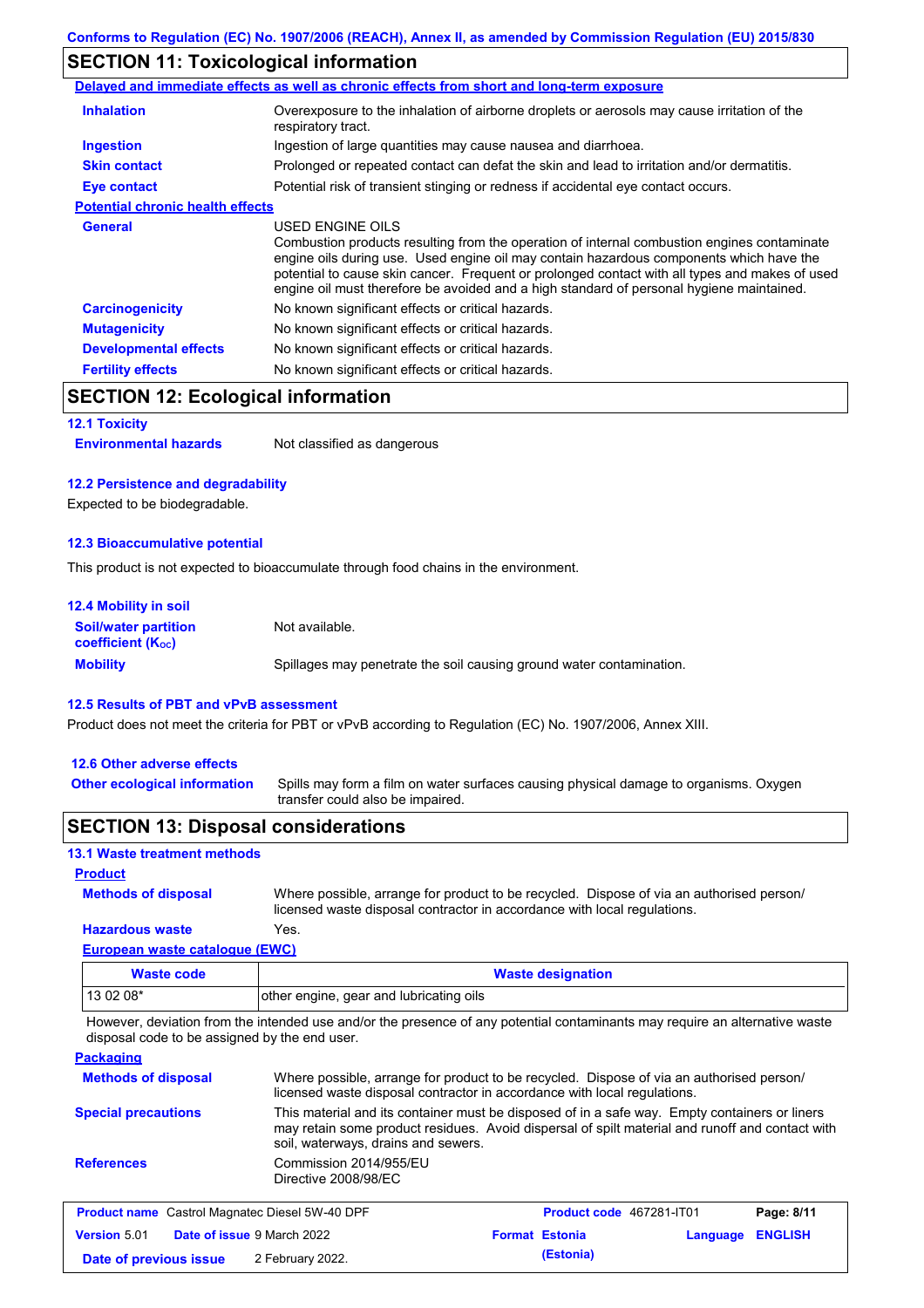#### - - - - - - - - - Not regulated. Not regulated. Not regulated. - - - **SECTION 14: Transport information ADR/RID IMDG IATA 14.1 UN number 14.2 UN proper shipping name 14.3 Transport hazard class(es) 14.4 Packing group ADN Additional information 14.5 Environmental hazards** No. 1980 | No. 1980 | No. 1980 | No. 1980 | No. 1980 | No. 1980 | No. 1980 | No. 1980 | No. 1980 | No. 1980 | Not regulated. - -<br>No. - -

**14.6 Special precautions for user** Not available.

#### **14.7 Transport in bulk according to IMO instruments**

Not available.

## **SECTION 15: Regulatory information**

**Other regulations REACH Status** The company, as identified in Section 1, sells this product in the EU in compliance with the current requirements of REACH. **15.1 Safety, health and environmental regulations/legislation specific for the substance or mixture EU Regulation (EC) No. 1907/2006 (REACH) Annex XIV - List of substances subject to authorisation Substances of very high concern** None of the components are listed. All components are listed or exempted. All components are listed or exempted. At least one component is not listed. All components are listed or exempted. All components are active or exempted. All components are listed or exempted. At least one component is not listed. **United States inventory (TSCA 8b) Australia inventory (AIIC) Canada inventory China inventory (IECSC) Japan inventory (CSCL) Korea inventory (KECI) Philippines inventory (PICCS) Taiwan Chemical Substances Inventory (TCSI)** All components are listed or exempted. **Ozone depleting substances (1005/2009/EU)** Not listed. **Prior Informed Consent (PIC) (649/2012/EU)** None of the components are listed. **Annex XIV EU Regulation (EC) No. 1907/2006 (REACH) Annex XVII - Restrictions on the manufacture, placing on the market and use of certain dangerous substances, mixtures and articles** Not applicable. **Product name** Castrol Magnatec Diesel 5W-40 DPF **Product Code 467281-IT01 Page: 9/11 Version** 5.01

**Date of issue** 9 March 2022 **Format Estonia Language ENGLISH Date of previous issue (Estonia)** 2 February 2022.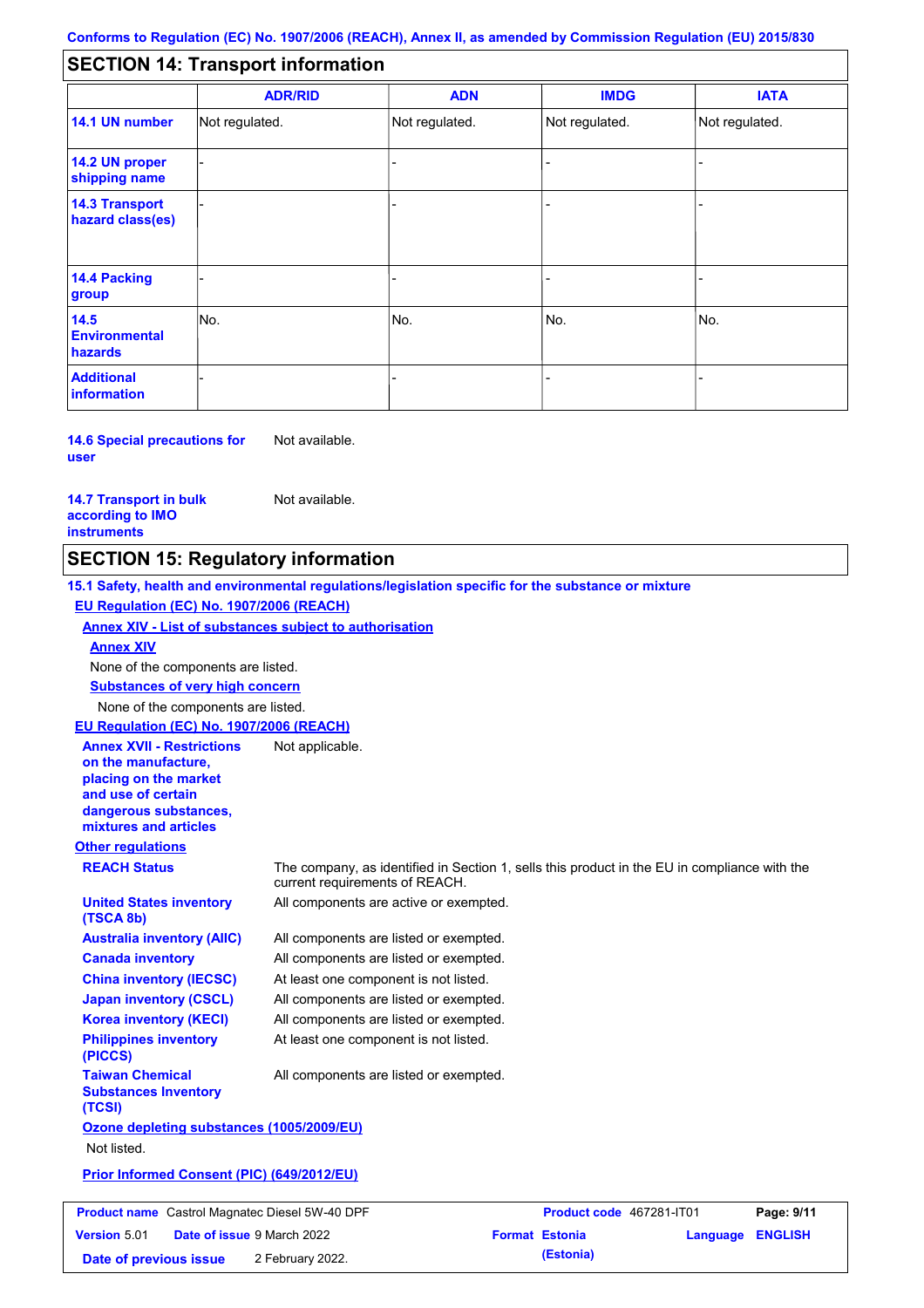## **SECTION 15: Regulatory information**

Not listed.

**Persistent Organic Pollutants** Not listed.

### **EU - Water framework directive - Priority substances**

None of the components are listed.

### **Seveso Directive**

This product is not controlled under the Seveso Directive.

| <b>15.2 Chemical safety</b> | A Chemical Safety Assessment has been carried out for one or more of the substances within  |
|-----------------------------|---------------------------------------------------------------------------------------------|
| assessment                  | this mixture. A Chemical Safety Assessment has not been carried out for the mixture itself. |

## **SECTION 16: Other information**

| <b>Abbreviations and acronyms</b> | ADN = European Provisions concerning the International Carriage of Dangerous Goods by    |
|-----------------------------------|------------------------------------------------------------------------------------------|
|                                   | Inland Waterway                                                                          |
|                                   | ADR = The European Agreement concerning the International Carriage of Dangerous Goods by |
|                                   | Road                                                                                     |
|                                   | ATE = Acute Toxicity Estimate                                                            |
|                                   | BCF = Bioconcentration Factor                                                            |
|                                   | CAS = Chemical Abstracts Service                                                         |
|                                   | CLP = Classification, Labelling and Packaging Regulation [Regulation (EC) No. 1272/2008] |
|                                   | <b>CSA = Chemical Safety Assessment</b>                                                  |
|                                   | CSR = Chemical Safety Report                                                             |
|                                   | <b>DMEL = Derived Minimal Effect Level</b>                                               |
|                                   | DNEL = Derived No Effect Level                                                           |
|                                   | EINECS = European Inventory of Existing Commercial chemical Substances                   |
|                                   | ES = Exposure Scenario                                                                   |
|                                   | EUH statement = CLP-specific Hazard statement                                            |
|                                   | EWC = European Waste Catalogue                                                           |
|                                   | GHS = Globally Harmonized System of Classification and Labelling of Chemicals            |
|                                   | IATA = International Air Transport Association                                           |
|                                   | IBC = Intermediate Bulk Container                                                        |
|                                   | IMDG = International Maritime Dangerous Goods                                            |
|                                   | LogPow = logarithm of the octanol/water partition coefficient                            |
|                                   | MARPOL = International Convention for the Prevention of Pollution From Ships, 1973 as    |
|                                   | modified by the Protocol of 1978. ("Marpol" = marine pollution)                          |
|                                   | OECD = Organisation for Economic Co-operation and Development                            |
|                                   | PBT = Persistent, Bioaccumulative and Toxic                                              |
|                                   | PNEC = Predicted No Effect Concentration                                                 |
|                                   | REACH = Registration, Evaluation, Authorisation and Restriction of Chemicals Regulation  |
|                                   | [Regulation (EC) No. 1907/2006]                                                          |
|                                   | RID = The Regulations concerning the International Carriage of Dangerous Goods by Rail   |
|                                   | RRN = REACH Registration Number                                                          |
|                                   | SADT = Self-Accelerating Decomposition Temperature                                       |
|                                   | SVHC = Substances of Very High Concern                                                   |
|                                   | STOT-RE = Specific Target Organ Toxicity - Repeated Exposure                             |
|                                   | STOT-SE = Specific Target Organ Toxicity - Single Exposure                               |
|                                   | $TWA = Time$ weighted average                                                            |
|                                   | $UN = United Nations$                                                                    |
|                                   | UVCB = Complex hydrocarbon substance                                                     |
|                                   | VOC = Volatile Organic Compound                                                          |
|                                   | vPvB = Very Persistent and Very Bioaccumulative                                          |
|                                   | Varies = may contain one or more of the following 64741-88-4 / RRN 01-2119488706-23,     |
|                                   | 64741-89-5 / RRN 01-2119487067-30, 64741-95-3 / RRN 01-2119487081-40, 64741-96-4/ RRN    |
|                                   | 01-2119483621-38, 64742-01-4 / RRN 01-2119488707-21, 64742-44-5 / RRN                    |
|                                   | 01-2119985177-24, 64742-45-6, 64742-52-5 / RRN 01-2119467170-45, 64742-53-6 / RRN        |
|                                   | 01-2119480375-34, 64742-54-7 / RRN 01-2119484627-25, 64742-55-8 / RRN                    |
|                                   | 01-2119487077-29, 64742-56-9 / RRN 01-2119480132-48, 64742-57-0 / RRN                    |
|                                   | 01-2119489287-22, 64742-58-1, 64742-62-7 / RRN 01-2119480472-38, 64742-63-8,             |
|                                   | 64742-65-0 / RRN 01-2119471299-27, 64742-70-7 / RRN 01-2119487080-42, 72623-85-9 /       |
|                                   | RRN 01-2119555262-43, 72623-86-0 / RRN 01-2119474878-16, 72623-87-1 / RRN                |
|                                   | 01-2119474889-13                                                                         |

### **Procedure used to derive the classification according to Regulation (EC) No. 1272/2008 [CLP/GHS]**

| <b>Classification</b>                                 |                       | <b>Justification</b>     |                |  |
|-------------------------------------------------------|-----------------------|--------------------------|----------------|--|
| Not classified.                                       |                       |                          |                |  |
| <b>Product name</b> Castrol Magnatec Diesel 5W-40 DPF |                       | Product code 467281-IT01 | Page: 10/11    |  |
| <b>Date of issue 9 March 2022</b><br>Version 5.01     | <b>Format Estonia</b> | Language                 | <b>ENGLISH</b> |  |
| 2 February 2022.<br>Date of previous issue            | (Estonia)             |                          |                |  |